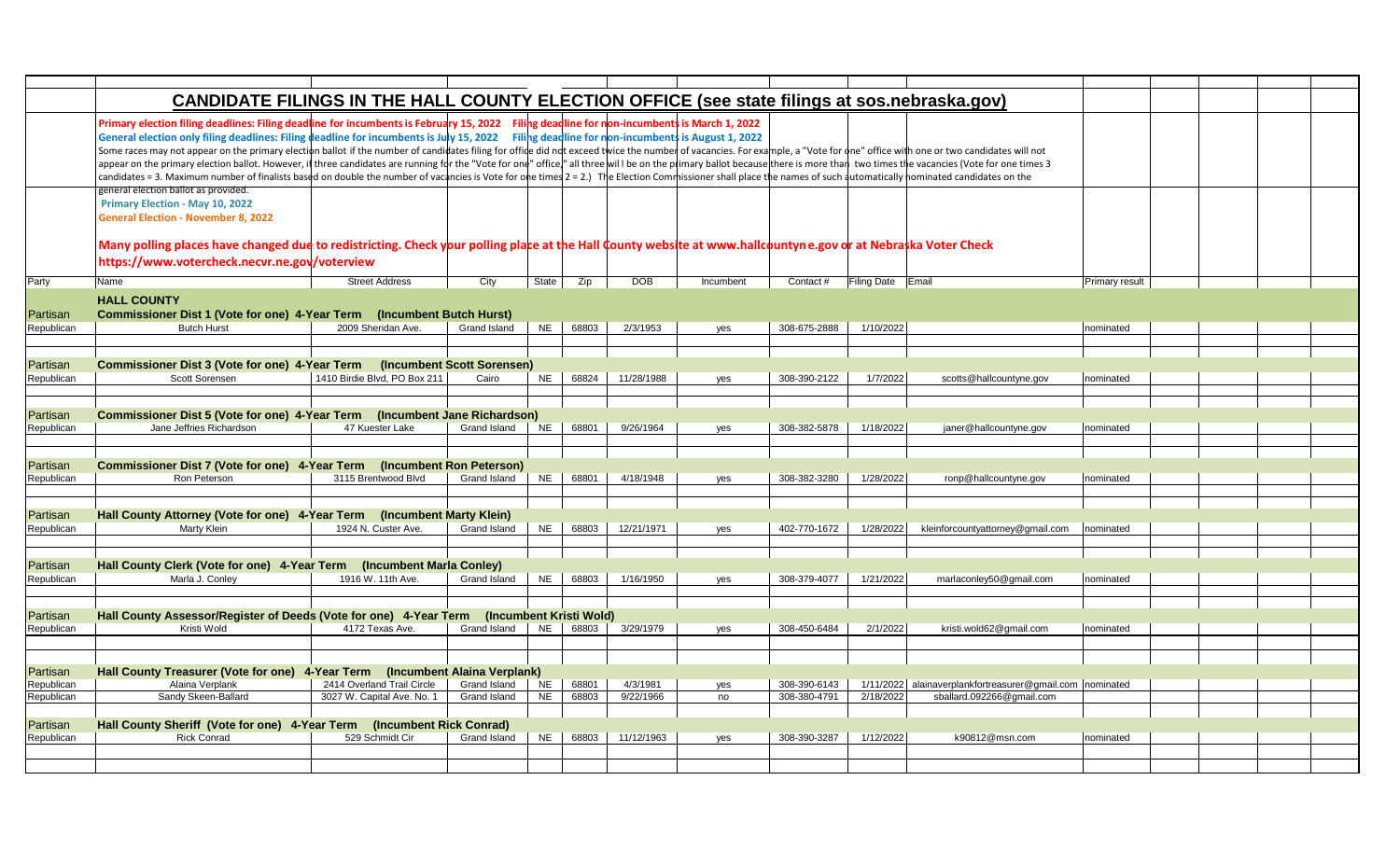| Party      | Name                                                                                        | <b>Street Address</b>   | City                        | <b>State</b> | Zip   | <b>DOB</b> | Incumbent | Contact#     | Filing Date Email |                                | Primary result |  |  |
|------------|---------------------------------------------------------------------------------------------|-------------------------|-----------------------------|--------------|-------|------------|-----------|--------------|-------------------|--------------------------------|----------------|--|--|
| Partisan   | Hall County Clerk of the District Court (Vote for one) 4-Year Term                          |                         | (Incumbent Jennifer Poppen) |              |       |            |           |              |                   |                                |                |  |  |
| Republican | Jennifer Poppen                                                                             | 2020 W. Waugh St.       | Grand Island                | <b>NE</b>    | 68803 | 3/2/1962   | yes       | 308-385-5144 | 1/7/2022          | jenniferp@hallcountyne.gov     | nominated      |  |  |
|            |                                                                                             |                         |                             |              |       |            |           |              |                   |                                |                |  |  |
|            |                                                                                             |                         |                             |              |       |            |           |              |                   |                                |                |  |  |
|            |                                                                                             |                         |                             |              |       |            |           |              |                   |                                |                |  |  |
| Partisan   | Hall County Surveyor (Vote for one) 4-Year Term (Incumbent Scott Peters)<br>Scott A. Peters | 1023 Nebraska Ave.      |                             |              |       |            |           | 308-380-7454 |                   |                                |                |  |  |
| Republican |                                                                                             |                         | Grand Island                | <b>NE</b>    | 68801 | 12/11/1984 | yes       |              | 1/14/2022         | scottp@hallcountyne.gov        | nominated      |  |  |
|            |                                                                                             |                         |                             |              |       |            |           |              |                   |                                |                |  |  |
|            |                                                                                             |                         |                             |              |       |            |           |              |                   |                                |                |  |  |
|            | Nonpartisan Hall County Airport Authority (Vote for one) 6-Year Term                        |                         | (Incumbent Brian Quandt)    |              |       |            |           |              |                   |                                |                |  |  |
|            | <b>Brian Quandt</b>                                                                         | 4450 N. Quandt Rd       | Grand Island                | <b>NE</b>    | 68801 | 6/14/1973  | yes       | 308-380-1215 | 2/14/2022         | bquandt@outlook.com            | nominated      |  |  |
|            |                                                                                             |                         |                             |              |       |            |           |              |                   |                                |                |  |  |
|            |                                                                                             |                         |                             |              |       |            |           |              |                   |                                |                |  |  |
|            | <b>CITY OF GRAND ISLAND</b>                                                                 |                         |                             |              |       |            |           |              |                   |                                |                |  |  |
|            | Nonpartisan Mayor of Grand Island (Vote for one) 4-Year Term                                |                         | (Incumbent Roger Steele)    |              |       |            |           |              |                   |                                |                |  |  |
|            | Roger G. Steele                                                                             | 2405 Santa Fe Circle    | Grand Island                | <b>NE</b>    | 68801 | 12/26/1956 | yes       | 308-385-5444 | 1/5/2022          | mayorsteele@grand-island.com   | nominated      |  |  |
|            | Julie Wright                                                                                | 209 W. 3rd St.          | Grand Island                | <b>NE</b>    | 68801 | 5/14/1985  | no        | 308-380-4525 | 1/5/2022          | connect@julesgi.com            |                |  |  |
|            | Doug Brown                                                                                  | 4017 Anne Marie Ave.    | Grand Island                | <b>NE</b>    | 68803 | 12/7/1958  | no        | 308-390-5372 | 1/18/2022         | douglasbrownformayor@gmail.com | nominated      |  |  |
|            |                                                                                             |                         |                             |              |       |            |           |              |                   |                                |                |  |  |
|            | Nonpartisan City Council-Ward 1 (Vote for one) 4-Year Term                                  |                         | (Incumbent Vaughn Minton)   |              |       |            |           |              |                   |                                |                |  |  |
|            | Jack Sheard                                                                                 | 3819 Meadow Rd          | Grand Island                | <b>NE</b>    | 68803 | 6/1/1978   | no        | 308-380-9648 | 2/15/2022         | jacksheard@gmail.com           | nominated      |  |  |
|            |                                                                                             |                         |                             |              |       |            |           |              |                   |                                |                |  |  |
|            |                                                                                             |                         |                             |              |       |            |           |              |                   |                                |                |  |  |
|            | Nonpartisan City Council-Ward 2 (Vote for one) 4-Year Term                                  |                         | (Incumbent Maggie Mendoza)  |              |       |            |           |              |                   |                                |                |  |  |
|            | Maggie Mendoza                                                                              | 4240 Turnberry Circle   | Grand Island                | <b>NE</b>    | 68803 | 5/30/1986  | yes       | 402-984-4640 | 1/21/2022         | maggiejomendoza@gmail.com      | nominated      |  |  |
|            | <b>Patrick Birkel</b>                                                                       | 214 S. Harrison St.     | Grand Island                | <b>NE</b>    | 68803 | 8/23/1978  | no        | 308-218-9010 | 3/1/2022          | pbirkel13@gmail.com            | nominated      |  |  |
|            |                                                                                             |                         |                             |              |       |            |           |              |                   |                                |                |  |  |
|            | Nonpartisan City Council-Ward 3 (Vote for one) 4-Year Term                                  |                         | (Incumbent Jason Conley)    |              |       |            |           |              |                   |                                |                |  |  |
|            | Jason Conley                                                                                | 914 S. Cherry St.       | Grand Island                | NE           | 68801 | 2/25/1977  | yes       | 308-383-6661 | 1/7/2022          | jasonconley0225@gmail.com      | nominated      |  |  |
|            | Joel Holling                                                                                | 123 E. Charles St.      | Grand Island                | <b>NE</b>    | 68801 | 7/28/1970  | no        | 308-390-3695 | 1/18/2022         | jgreenskeeper@yahoo.com        | nominated      |  |  |
|            |                                                                                             |                         |                             |              |       |            |           |              |                   |                                |                |  |  |
|            | Nonpartisan City Council-Ward 4 (Vote for one) 4-Year Term                                  |                         | (Incumbent Mitch Nickerson) |              |       |            |           |              |                   |                                |                |  |  |
|            | <b>Mitchell Nickerson</b>                                                                   | 315 W. 18th St.         | Grand Island                | <b>NE</b>    | 68801 | 11/7/1957  | yes       | 308-382-5489 | 1/21/2022         | mtnickerson@hotmail.com        | nominated      |  |  |
|            | Jodi Moore                                                                                  | 407 E. 18th St.         | Grand Island                | <b>NE</b>    | 68801 | 1/6/1958   | no        | 308-675-0938 | 2/18/2022         |                                | nominated      |  |  |
|            | Nonpartisan City Council-Ward 5 (Vote for one) 4-Year Term                                  |                         | (Incumbent Justin Scott)    |              |       |            |           |              |                   |                                |                |  |  |
|            | Adam Condon                                                                                 | 2504 W. 4th             | Grand Island                | <b>NE</b>    | 68803 | 5/24/1964  |           |              | 2/25/2022         | frosty14d@gmail.com            | nominated      |  |  |
|            | Douglas Lanfear                                                                             | 2128 N. Custer Ave.     | Grand Island                | <b>NE</b>    | 68803 | 7/15/1950  | no<br>no  | 308-384-7289 | 2/25/2022         | praririeiris@earthlink.net     | nominated      |  |  |
|            |                                                                                             |                         |                             |              |       |            |           |              |                   |                                |                |  |  |
|            | <b>CITY OF WOOD RIVER</b>                                                                   |                         |                             |              |       |            |           |              |                   |                                |                |  |  |
|            |                                                                                             |                         |                             |              |       |            |           |              |                   |                                |                |  |  |
|            | Nonpartisan Wood River-Ward 1 (Vote for one) 4-Year Term (Incumbent Becca Moore)            |                         |                             |              |       |            |           |              |                   |                                |                |  |  |
|            |                                                                                             |                         |                             |              |       |            |           |              |                   |                                |                |  |  |
|            |                                                                                             |                         |                             |              |       |            |           |              |                   |                                |                |  |  |
|            |                                                                                             |                         |                             |              |       |            |           |              |                   |                                |                |  |  |
|            | Nonpartisan Wood River-Ward 2 (Vote for one) 4-Year Term                                    |                         | (Incumbent Heather Rotter)  |              |       |            |           |              |                   |                                |                |  |  |
|            | <b>Heather Rotter</b>                                                                       | 1010 Dodd St.           | Wood River                  | <b>NE</b>    | 68883 | 3/4/1984   | yes       | 319-520-7502 | 1/21/2022         | h_noneman@yahoo.com            | nominated      |  |  |
|            |                                                                                             |                         |                             |              |       |            |           |              |                   |                                |                |  |  |
|            |                                                                                             |                         |                             |              |       |            |           |              |                   |                                |                |  |  |
|            | Nonpartisan Wood River-Ward 3 (Vote for one) 4-Year Term                                    | (Incumbent Nick Rennau) |                             |              |       |            |           |              |                   |                                |                |  |  |
|            | Michael Rennau                                                                              | 1404 West St.           | Wood River                  | <b>NE</b>    | 68883 | 11/12/1987 | no        | 308-930-9785 | 2/15/2022         | mike.rennau@gmail.com          | nominated      |  |  |
|            |                                                                                             |                         |                             |              |       |            |           |              |                   |                                |                |  |  |
|            |                                                                                             |                         |                             |              |       |            |           |              |                   |                                |                |  |  |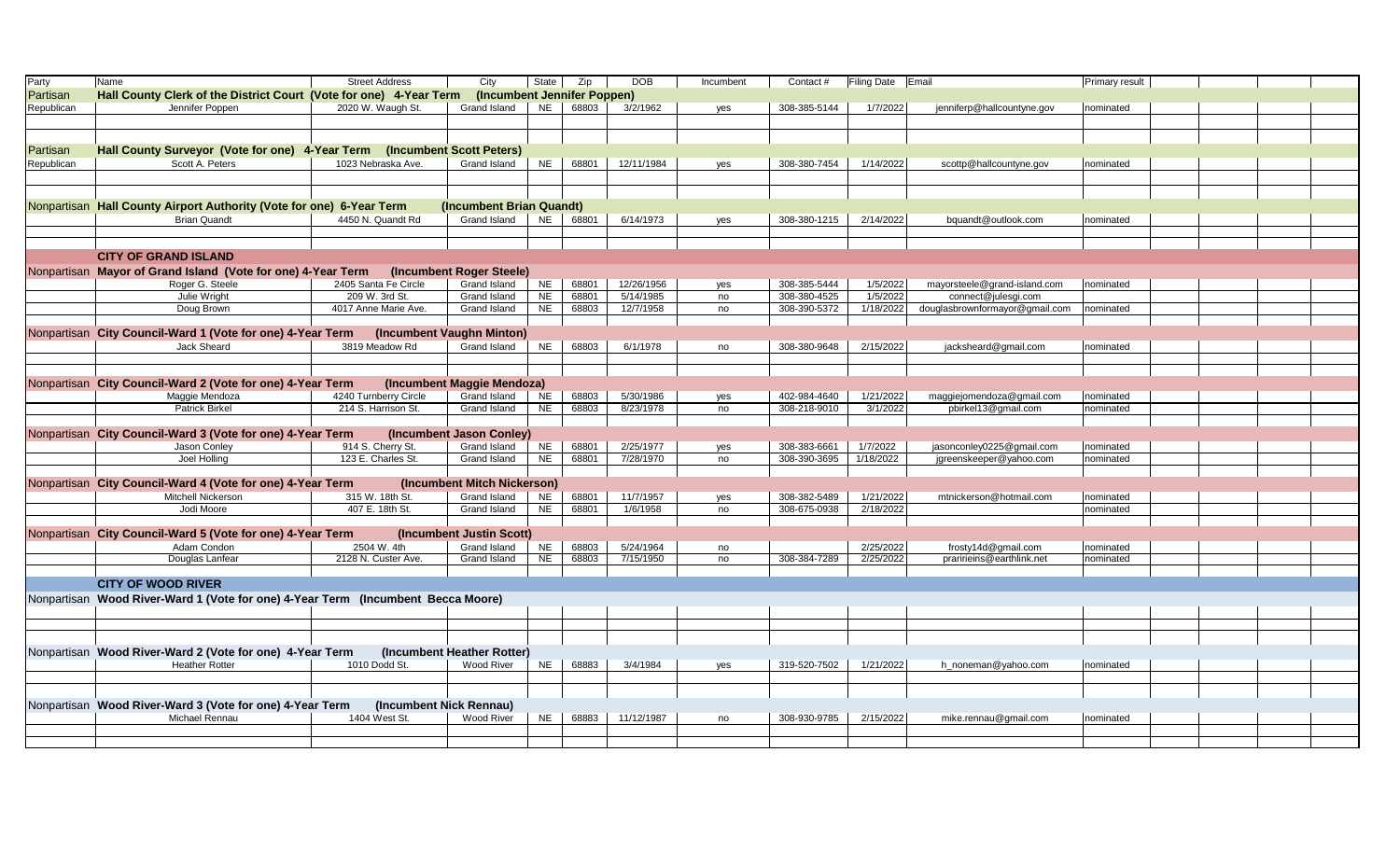| Party | Name                                                             | <b>Street Address</b>                    | City                                                         | State                  | Zip            | <b>DOB</b>              | Incumbent | Contact #                    | <b>Filing Date</b>     | <b>IEmail</b>                                      | Primary result         |                  |                |                     |  |
|-------|------------------------------------------------------------------|------------------------------------------|--------------------------------------------------------------|------------------------|----------------|-------------------------|-----------|------------------------------|------------------------|----------------------------------------------------|------------------------|------------------|----------------|---------------------|--|
|       | <b>HALL COUNTY SCHOOLS</b>                                       |                                          |                                                              |                        |                |                         |           |                              |                        |                                                    |                        |                  |                |                     |  |
|       | <b>BOARD OF EDUCATION</b>                                        |                                          |                                                              |                        |                |                         |           |                              |                        |                                                    |                        |                  |                |                     |  |
|       | Nonpartisan NORTHWEST-Dist 82 (Vote for three) 4-Year Term       |                                          | (Incumbents Dan Leiser, Zach Mader, Robin Schutt)            |                        |                |                         |           |                              |                        |                                                    |                        | Hall             | <b>Merrick</b> | <b>Howard Total</b> |  |
|       | Dan Leiser                                                       | 5501 N. Engleman Road                    | Grand Island                                                 | <b>NE</b>              | 68803          | 11/16/1988              | yes       | 308-390-4517                 | 1/6/2022               |                                                    | nominated              |                  |                |                     |  |
|       | Zach Mader                                                       | 3580 N. Webb Road                        | Grand Island                                                 | <b>NE</b>              | 68803          | 3/12/1979               | yes       | 308-380-2799                 | 1/24/2022              | zach.mader@ginorthwest.org                         | nominated              |                  |                |                     |  |
|       | Robin L. Schutt                                                  | 260 MC Bismark Rd                        | Grand Island                                                 | NE                     | 68801          | 6/14/1977               | yes       | 308-381-1997                 | 1/24/2022              | robin.schutt@ginorthwest.org                       | nominated              |                  |                |                     |  |
|       | <b>Bill Buettner</b>                                             | 6565 S. Monitor Rd                       | Grand Island                                                 | <b>NE</b>              | 68803          | 8/6/1956                | no        | 308-383-5226                 | 2/28/2022              | wbuettner@kdsi.net                                 | nominated              |                  |                |                     |  |
|       |                                                                  |                                          |                                                              |                        |                |                         |           |                              |                        |                                                    |                        |                  |                |                     |  |
|       |                                                                  |                                          |                                                              |                        |                |                         |           |                              |                        |                                                    |                        |                  |                |                     |  |
|       |                                                                  |                                          |                                                              |                        |                |                         |           |                              |                        |                                                    |                        |                  |                |                     |  |
|       |                                                                  |                                          |                                                              |                        |                |                         |           |                              |                        |                                                    |                        |                  |                |                     |  |
|       | Nonpartisan Doniphan, District 126 (Vote for three) 4-year term  |                                          | (Incumbents Craig Vincent, John Schultz, Steph Roach)        |                        |                |                         |           |                              |                        |                                                    |                        |                  |                |                     |  |
|       | Stephanie J. Roach                                               | 11336 S. Hilltop Road                    | Doniphan                                                     | <b>NE</b>              | 68832          | 3/31/1975               | yes       | 308-258-0561                 | 1/12/2022              | sroach@dtcardinals.org                             | nominated              |                  |                |                     |  |
|       | John Schultz                                                     | 223 Island Dr.                           | Doniphan                                                     | $N_{E}$                | 68832          | 11/21/1977              | yes       | 308-380-2871                 | 1/20/2022              | jpschultz77@gmail.com                              | nominated              |                  |                |                     |  |
|       | Amanda Groff                                                     | 319 Campbell                             | Doniphan                                                     | <b>NE</b>              | 68832          | 12/24/1981              | no        | 402-845-4521                 | 2/9/2022               | algroff81@gmail.com                                | nominated              |                  |                |                     |  |
|       |                                                                  |                                          |                                                              |                        |                |                         |           |                              |                        |                                                    |                        |                  |                |                     |  |
|       |                                                                  |                                          |                                                              |                        |                |                         |           |                              |                        |                                                    |                        |                  |                |                     |  |
|       | Nonpartisan Wood River, District 83 (Vote for three) 4-year term |                                          | (Incumbents Joyce Willoughby, Ron Rickert, Crystal Stutzman) |                        |                |                         |           |                              |                        |                                                    |                        |                  |                |                     |  |
|       | Crystal Stutzman                                                 | 16169 W. Stolley Park Rd                 | Wood River                                                   | NE.                    | 68883          | 10/11/1975              | yes       | 308-383-5397                 | 2/2/2022               | cstutz05@gmail.com                                 | nominated              |                  |                |                     |  |
|       | <b>Blanca Rodriguez</b>                                          | 202 E. Tenth St.                         | Wood River                                                   | <b>NE</b>              | 68883          | 5/28/1986               | no        | 308-391-9181                 | 2/4/2022               | brodriguez@wrrsd.org                               | nominated              |                  |                |                     |  |
|       | Nathan Brabec                                                    | 11962 W. Schultz Rd.                     | Wood River                                                   | <b>NE</b>              | 68883          | 9/16/1976               | no        | 308-383-4072                 | 2/8/2022               | nathan.brabec@qmail.com                            | nominated              |                  |                |                     |  |
|       | Nick Rennau                                                      | 110 W. 13th St.                          | Wood River                                                   | <b>NE</b>              | 68883          | 4/22/1984               | no        | 308-380-7564                 | 2/8/2022               | nick.rennau@gmail.com                              | nominated              |                  |                |                     |  |
|       | Dylan Gill                                                       | 304 W. Green St.                         | <b>Wood River</b>                                            | <b>NE</b>              | 68883          | 10/25/1990              | no        |                              | 2/25/2022              | dylgill2012@gmail.com                              | nominated              |                  |                |                     |  |
|       | Myriah Leisher                                                   | 106 W. Thirteenth St.                    | <b>Wood River</b>                                            | NE                     | 68883          | 5/13/1990               | no        | 303-669-0147                 | 3/1/2022               | mlachance13@gmail.com                              | nominated              |                  |                |                     |  |
|       |                                                                  |                                          |                                                              |                        |                |                         |           |                              |                        |                                                    |                        |                  |                |                     |  |
|       | Centura District 100 (Filings taken in Howard County)            |                                          |                                                              |                        |                |                         |           |                              |                        |                                                    |                        |                  |                |                     |  |
|       | Nonpartisan Ward 1 (Vote for one) 4-Year Term                    | (Incumbent Eric Hostetler)               |                                                              |                        |                |                         |           |                              |                        |                                                    |                        |                  | Hall           | <b>Howard Total</b> |  |
|       |                                                                  |                                          |                                                              |                        |                |                         |           |                              |                        |                                                    |                        |                  |                |                     |  |
|       |                                                                  |                                          |                                                              |                        |                |                         |           |                              |                        |                                                    |                        |                  |                |                     |  |
|       | Nonpartisan Ward 2 (Vote for one) 4-Year Term                    | (Incumbent Sandra Davis)                 |                                                              |                        |                |                         |           |                              |                        |                                                    |                        |                  |                |                     |  |
|       |                                                                  |                                          |                                                              |                        |                |                         |           |                              |                        |                                                    |                        |                  |                |                     |  |
|       |                                                                  |                                          |                                                              |                        |                |                         |           |                              |                        |                                                    |                        |                  |                |                     |  |
|       | Nonpartisan Ward 3 (Vote for one) 4-Year Term                    | (Incumbent Aron Hostetler)               |                                                              |                        |                |                         |           |                              |                        |                                                    |                        |                  |                |                     |  |
|       |                                                                  |                                          |                                                              |                        |                |                         |           |                              |                        |                                                    |                        |                  |                |                     |  |
|       |                                                                  |                                          |                                                              |                        |                |                         |           |                              |                        |                                                    |                        |                  |                |                     |  |
|       | <b>Grand Island, District 2</b>                                  |                                          |                                                              |                        |                |                         |           |                              |                        |                                                    |                        |                  |                |                     |  |
|       | Nonpartisan Ward A (Vote for two) 4-Year Term                    | (Incumbents Terry Brown, Dan Brosz)      |                                                              |                        |                |                         |           |                              |                        |                                                    |                        |                  |                |                     |  |
|       | Dan Brosz                                                        | 2712 Brentwood Blvd                      | Grand Island                                                 | <b>NE</b>              | 68801          | 5/31/1951               | yes       | 308-384-3554                 | 1/13/2022              | boe_dbrosz@gips.org                                | nominated              |                  |                |                     |  |
|       | John D. Pedrosa Jr.                                              | 4368 Little Bluestem Circle              | Grand Island                                                 | <b>NE</b>              | 68803          | 6/18/1976               | no        | 308-390-3432                 | 1/18/2022              | pedrosa.john1@gmail.com                            | nominated              |                  |                |                     |  |
|       | Terry A. Brown                                                   | 503 Fleetwood Circle                     | Grand Island                                                 | NE                     | 68803          | 10/10/1965              | yes       | 308-385-5900                 | 2/11/2022              | boe_tbrown@gips.org                                | nominated              |                  |                |                     |  |
|       |                                                                  |                                          |                                                              |                        |                |                         |           |                              |                        |                                                    |                        |                  |                |                     |  |
|       | Nonpartisan Ward B (Vote for one) 4-Year Term                    | (Incumbent Bonnie Hinkle)                |                                                              |                        |                |                         |           |                              |                        |                                                    |                        |                  |                |                     |  |
|       | Tim Mayfield                                                     | 2516 Cochin St.                          | Grand Island                                                 | NE                     | 68801          | 7/2/1981                | no        | 308-227-2445                 | 1/5/2022               | VoteTimMayfield@gmail.com                          | nominated              |                  |                |                     |  |
|       | <b>Carol Schoolev</b>                                            | 2603 S. August St.                       | Grand Island                                                 | <b>NE</b>              | 68801          | 2/19/1944               | $A\Theta$ | 308-382-0971                 | 1/31/2022              | farmer4now2001@vahoo.com                           | nominated              | withdrew 6-20-22 |                |                     |  |
|       |                                                                  |                                          |                                                              |                        |                |                         |           |                              |                        |                                                    |                        |                  |                |                     |  |
|       |                                                                  |                                          |                                                              |                        |                |                         |           |                              |                        |                                                    |                        |                  |                |                     |  |
|       | Nonpartisan Ward C (Vote for two) 4-Year Term                    | (Incumbent Carlos Barcenas, Erika Wolfe) |                                                              |                        |                |                         |           |                              |                        |                                                    |                        |                  |                |                     |  |
|       | Carlos A. Barcenas Jr.                                           | 422 W. 10th Street                       | Grand Island                                                 | <b>NE</b>              | 68801          | 2/27/1980               | yes       | 308-383-3103                 | 1/6/2022               | boe_cbarcenas@gips.org                             | nominated              |                  |                |                     |  |
|       | Katherine Mauldin<br>Samuel Harris                               | 645 Joehnck Rd.<br>4320 Calvin Drive     | Grand Island<br>Grand Island                                 | <b>NE</b><br><b>NE</b> | 68801<br>68801 | 10/16/1995<br>9/26/1981 | no        | 402-631-1335<br>405-921-4498 | 1/18/2022<br>2/17/2022 | katie.mauldin01@gmail.com<br>harrisse.ne@gmail.com | nominated              |                  |                |                     |  |
|       | Eric Garcia-Mendez                                               | 1131 N. Cherry St.                       | Grand Island                                                 | <b>NE</b>              | 68801          | 3/26/1996               | no<br>no  | 308-391-2433                 | 2/28/2022              | egarciam14@gmail.com                               | nominated<br>nominated |                  |                |                     |  |
|       |                                                                  |                                          |                                                              |                        |                |                         |           |                              |                        |                                                    |                        |                  |                |                     |  |
|       |                                                                  |                                          |                                                              |                        |                |                         |           |                              |                        |                                                    |                        |                  |                |                     |  |
|       |                                                                  |                                          |                                                              |                        |                |                         |           |                              |                        |                                                    |                        |                  |                |                     |  |
|       |                                                                  |                                          |                                                              |                        |                |                         |           |                              |                        |                                                    |                        |                  |                |                     |  |